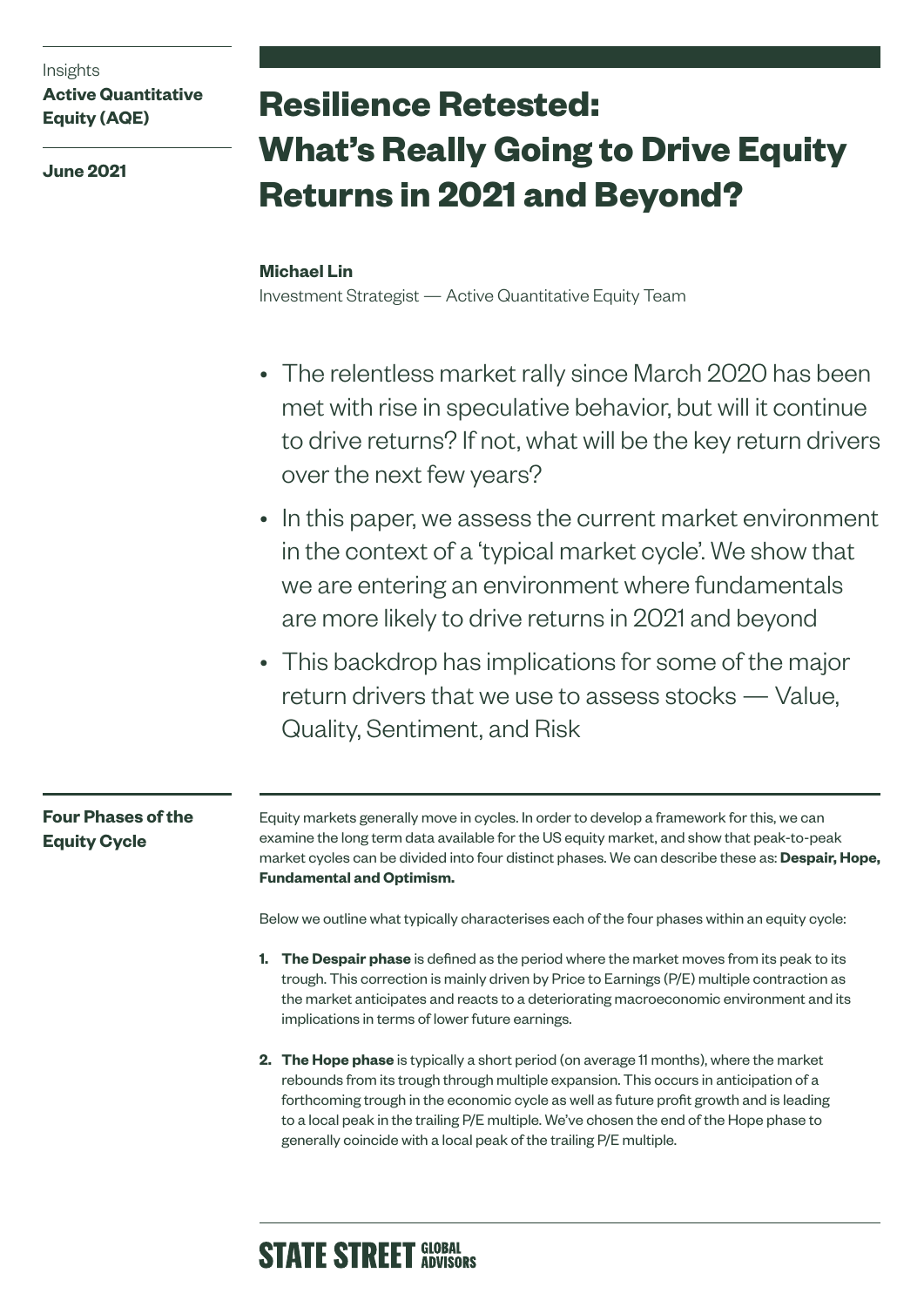- **3. The Fundamental phase** is a typically longer period (on average 32 months), where earnings growth drives returns instead of multiples expansion. We define the end of this period to be when multiple expansion again starts to provide a larger proportion of the returns than earnings growth.
- **4. The Optimism phase** is the final part of the cycle, where returns driven by P/E multiple expansion outpace earnings growth, thereby setting the stage for the next market correction.

The four phases are related to the economy. Generally, the Despair phase is associated with a recession. The output gap troughs and the unemployment rate peaks during the Hope phase, while the Fundamental phase sees sharp improvements in both variables. In Figure 1, we can visualise the four phases through the lens of historical price and earnings data for the S&P 500 Index. Within each phase, we aim to decipher whether price returns are being driven by fundamentals (earnings growth) or valuations expansion.



Source: State Street Global Advisors, FactSet, S&P as of 31 March 2021. Past performance is not a reliable indicator of future performance.

# **History Never Repeats Itself, But it Does Rhyme**

No two cycles are exactly the same, and there have been a few outliers. 2020 could be classified as one such outlier, as the global health crisis initiated a mass sell-off and rebound that was met with record speed and ferocity. The nature of the crisis saw an unusually short period of 'Despair' followed by a relatively short period of 'Hope'.

At the time of writing, we think markets have likely entered the 'Fundamental phase' — a period of higher real Earnings Per Share (EPS) growth alongside P/E contraction. We expect fundamentals and valuations will become important return drivers (as opposed to growth speculation) over the next few years, whether it comes in the form of higher profitability, stronger balance sheets, better earnings growth profile, more sustainable cash flow generation or more attractive multiples. In this environment, we prefer to own stable, defensive business with strong pricing power that can navigate a more challenging market environment.

### **What Constitutes an Attractive Buy for Us?**

Below we outline the typical characteristics that we look for in a stock. Each characteristic can be thought of as being a fundamental driver of longer term excess stock returns. By actively trying to gain exposure to the 'Goldilocks Zone', we end up with a more balanced portfolio that allows for more consistent returns through the cycle.

#### Figure 1 **Typical Pattern of the Equity Market Cycle** S&P 500 Index — Returns,

Earnings and Valuation Averages Across Cycles Since 1955

Price Return PE Expansion EPS Growth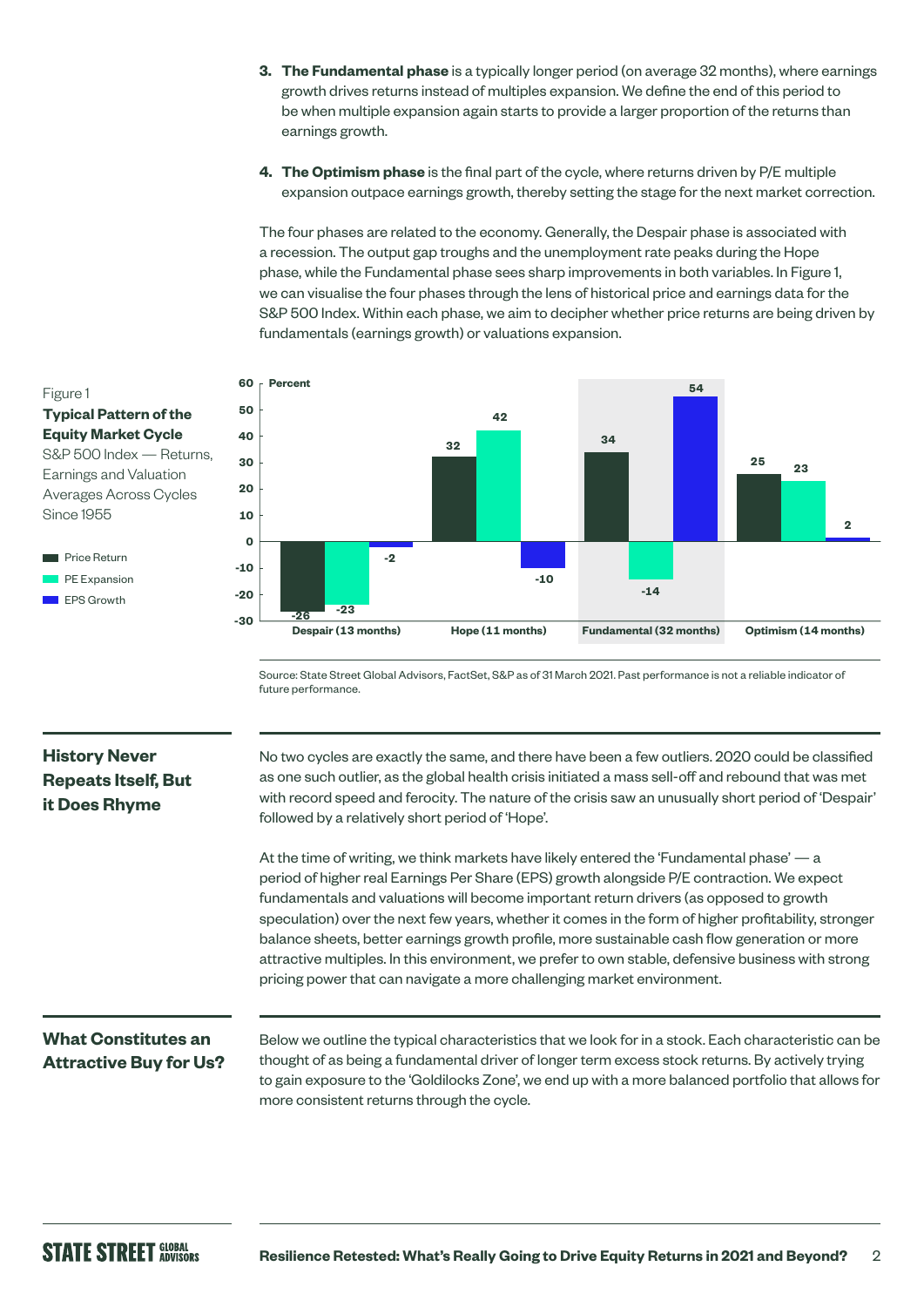#### Figure 2

**The Active Quantitative Equity Team's Preference for Stocks that Reside within the Goldilocks Zone**

**Value**: Prefer better value companies. We assess value from a range of perspectives such as expected cash flows, earnings, dividends, enterprise value and book value as well as number of intangible elements.

**Quality**: Prefer higher quality companies. Proven business models that are resilient and financially robust have higher operating efficiency as score well across ESG.



Source: State Street Global Advisors. The information contained above is for illustrative purposes only.

As we progress through the 'Fundamental phase' of the cycle, price action in most sectors are already reflecting sustained growth and reflation expectations. What will separate the winners from the losers going forward? Fundamentals and Valuations. As we will explore below, continued economic recovery and inflation pressures will continue to support active strategies that favour strong company fundamentals and maintain a strong valuation discipline. We view the recent rotation out of expensive growth names into value names as early days of a longer-term value recovery. Expensive growth companies face the pressure of higher interest rates and extended valuations, while economic sensitive value names — many of which have restructured and cut costs during 2020, are now in a much better position to grow earnings from cyclical lows. This is a trade that is being supported by ongoing fiscal stimulus from governments around the world.

But we are not simply advocating for a one sided bet on value names. In this environment, we believe higher quality, sentiment and lower risk are also important characteristics to own because these are associated strong financial health of businesses. Our longer term data shows high quality companies have gone through an unusual period of underperformance since 2020, but conditions are ripe for a reversion back to its long-term upward trend.

## **Valuation Spreads and Inflation Pressures Signal Further Rotation into Value**

Figure 3 shows that valuation of the most expensive quintile of the MSCI World Index (grouped by forward PE), reached an all time high in December 2020, surpassing the extremes of the dotcom bubble. However, the winds of change are now working in the other direction. The prolonged mispricing of growth — i.e. valuation spread between the most expensive segment of the market and the cheapest segment, has only retraced a little and are still a long way from historical norms.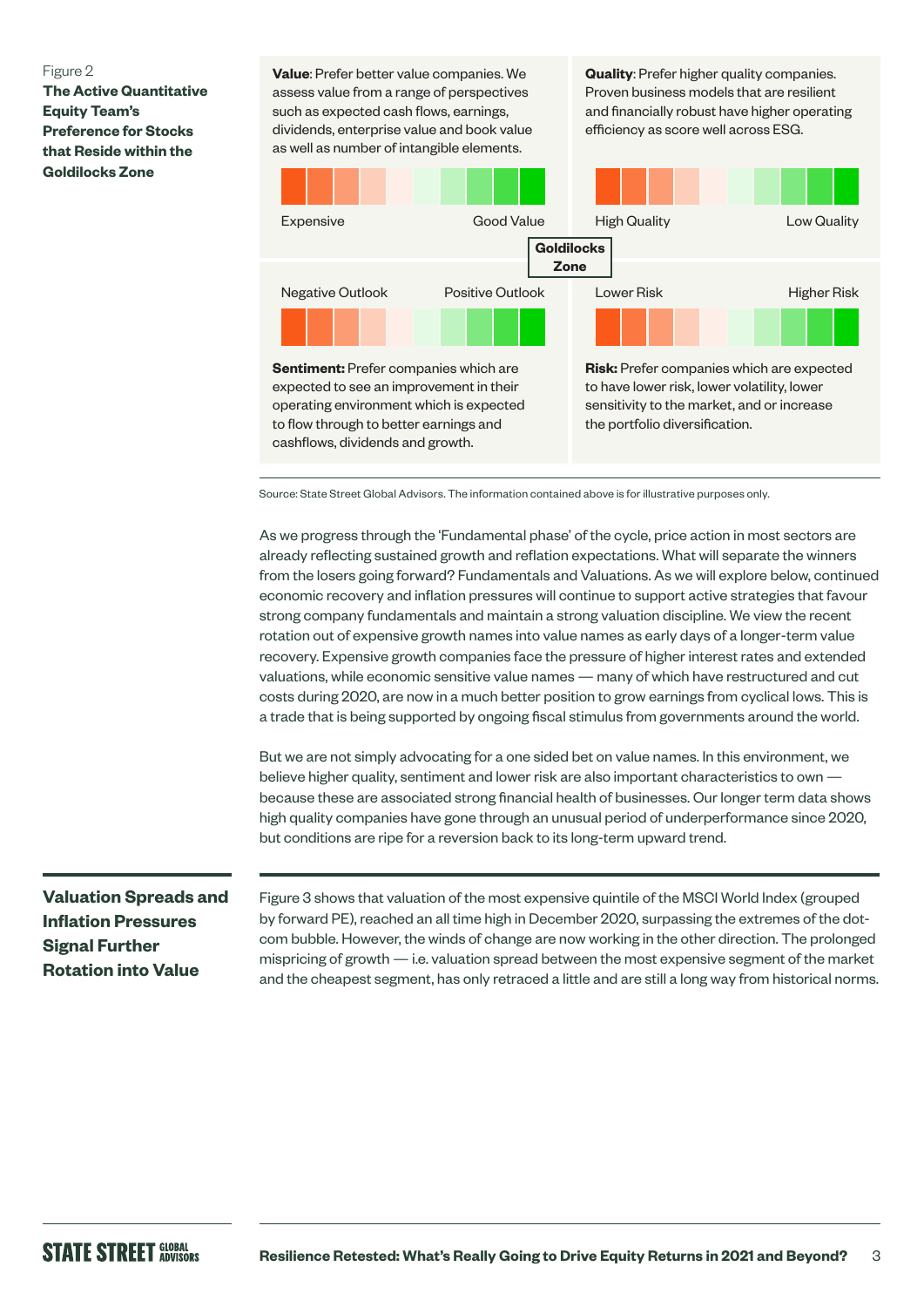#### Figure 3 **Global Developed Market Equity Valuation Spread (MSCI World Index)**

 $\blacksquare$  PE FY1 Quintile 1 PE FY1 Quintile 5



Source: State Street Global Advisors, FactSet, MSCI as of 30 April 2021. Valuation of the most expensive quintile of the index, grouped by PE FY1, reached all time high surpassing dot-com bubble. Beginning to see the trend reverse and some multiple compression, but still a long way from historical norms. Quintiles grouped monthly, harmonic average shown. Past performance is not a reliable indicator of future performance.

There has been a clear rotation into Value stocks since November 2020, after the announcement of the Covid vaccine. Investors quickly rushed to get into the 'reopening trade', which subsequently pushed up prices of the most beaten down industries of 2020 — including airlines, energy and financials. As a result, many of these cheaper, cyclical sectors have actually experienced quite a bit of valuation expansion — with some stocks now trading at higher multiples than pre-pandemic levels. Despite this, we think pockets of the "Value trade" have been underappreciated by investors and are likely to see further re-rating. We like to think of these names as 'cheap quality'. In other words, we don't just want cheap — because stocks are often cheap for a reason.

Rising inflation expectations and a steepening yield curve also provide important tailwinds for these high quality names trading at attractive valuations. In such environments, there is a premium attached to the pricing power of companies (their cash flows provide a hedge against inflation). Stocks that provide some level of inflation hedge can often be found within a segment of the market where Quality and Value characteristics intersect. These types of companies come from various sectors, including:

- Telcos (less impacted by inflation)
- **Health Care**
- Real Estate (positively exposed to consumer price rises and not negatively impacted by producer price rises, retail REITs have inflation linked leases so revenues are insulated)
- Utilities (revenues can often be determined by regulation which are often based on Consumer Price Index (CPI) or cost of debt)

**Mean Reversion Suggests Better Opportunities in Lower Risk/Higher Quality Names**

Since the pandemic began, equity markets have shown an unusual appetite for riskier stocks that are more volatile — thanks partly to unprecedented government stimulus, greater level of retail participation and increased margin lending. Preference for higher risk stocks in 2020 has been associated with high levels of speculation in markets. Figure 4 shows that US margin debt (as measured by FINRA & NYSE debit/credit balances) rose at its fastest pace since 2000 — with leverage ratios now nearing all-time highs.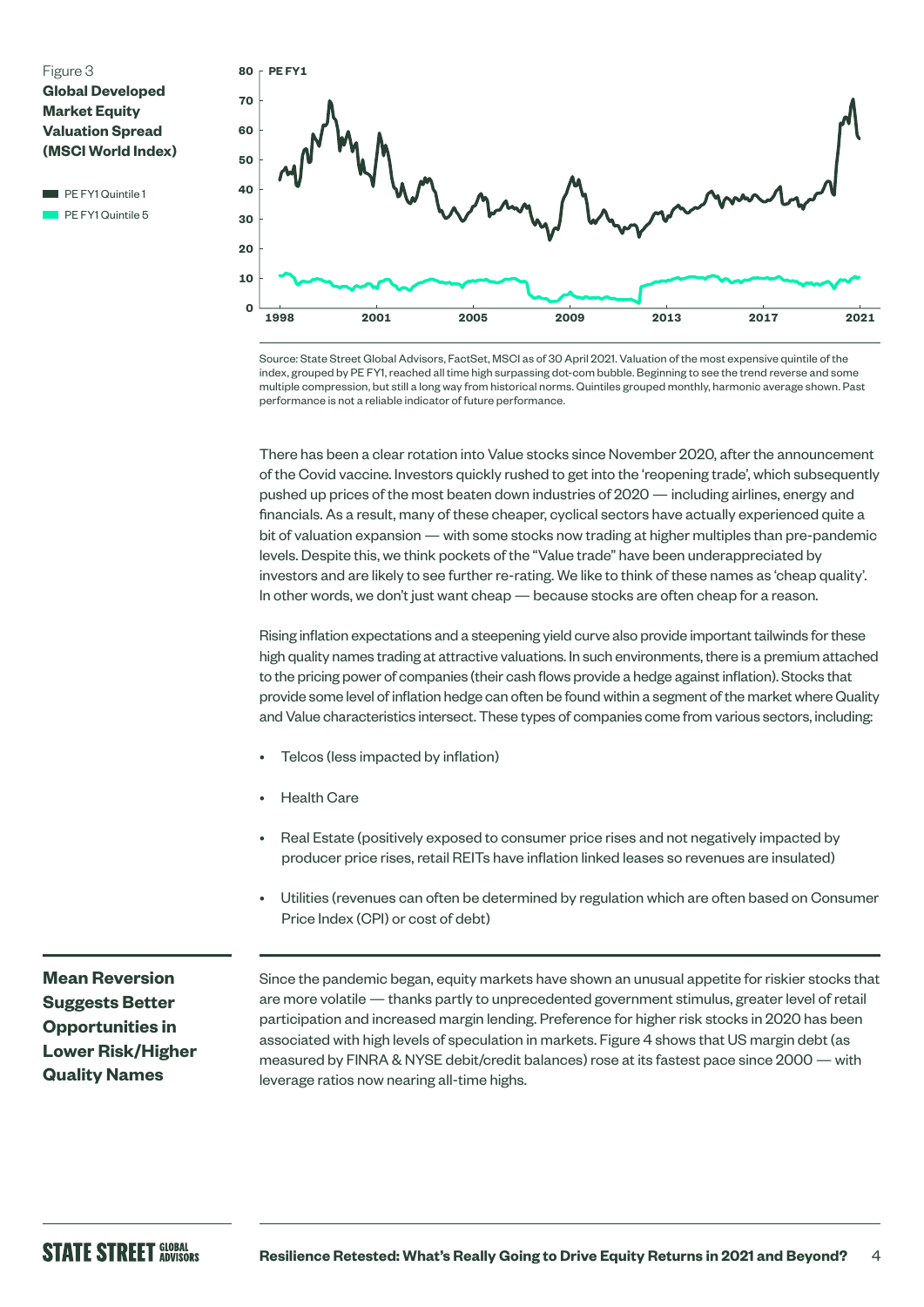#### Figure 4 **NYSE & FINRA Leverage Ratio (Debit/ Credit Balance)**



Source: FINRA, State Street Global Advisors as of 30 April 2021.

The financial conditions that have dominated 2020 represent an aberration rather than the norm. In fact, risk data over the very long term tells us that owning higher risk companies (often more cyclical too) destroys value over time. This is a pervasive phenomenon; true both globally and in Australia. Figure 5 shows the cumulative returns achieved by buying the riskiest quintile of stocks and short selling the least risky quintile of stocks available in the global developed markets over a 30+ year period (i.e. a systematic strategy based only on risk). As evident, risk-on rallies have historically been fast and sharp, but have always reverted back to a downward trend over a longer timeframe.



Source: State Street Global Advisors, FactSet, MSCI as of 31 March 2021. Quintiles grouped monthly. Universe is Developed Market Large Cap. Past performance is not a reliable indicator of future performance. **The above information is for illustrative purposes only and is not indicative of the past or future performance of any SSGA product.** The results shown represent current results generated by our G5 model. The results do not reflect actual trading and do not reflect the impact that material economic and market factors may have had on State Street Global Advisors decision making. The results shown were achieved by means of a mathematical formula (i.e. going long the top quintile of stocks and going short the bottom quintile of stocks as ranked by G5 on a particular dimension), and are not indicative of actual performance which could differ substantially.

We believe owning low-risk companies is integral for any long-term investor who pays attention to risk-adjusted returns, particularly if the end investor has an aversion to sharp drawdowns due to sequencing risk. But simply having an exposure to low-risk is not enough. As we repeat over and over, fundamentals drive excess returns over the long-run; and superior risk-adjusted returns are conditional on having exposure to fundamentally strong companies — ones that are profitable, and are able to sustainably generate profits through the ups and downs of an economic cycle.

#### Figure 5 **Long/Short Quintile Spread Return to the Risk Factor** Factor Return to Higher

Risk Securities — Global Developed Markets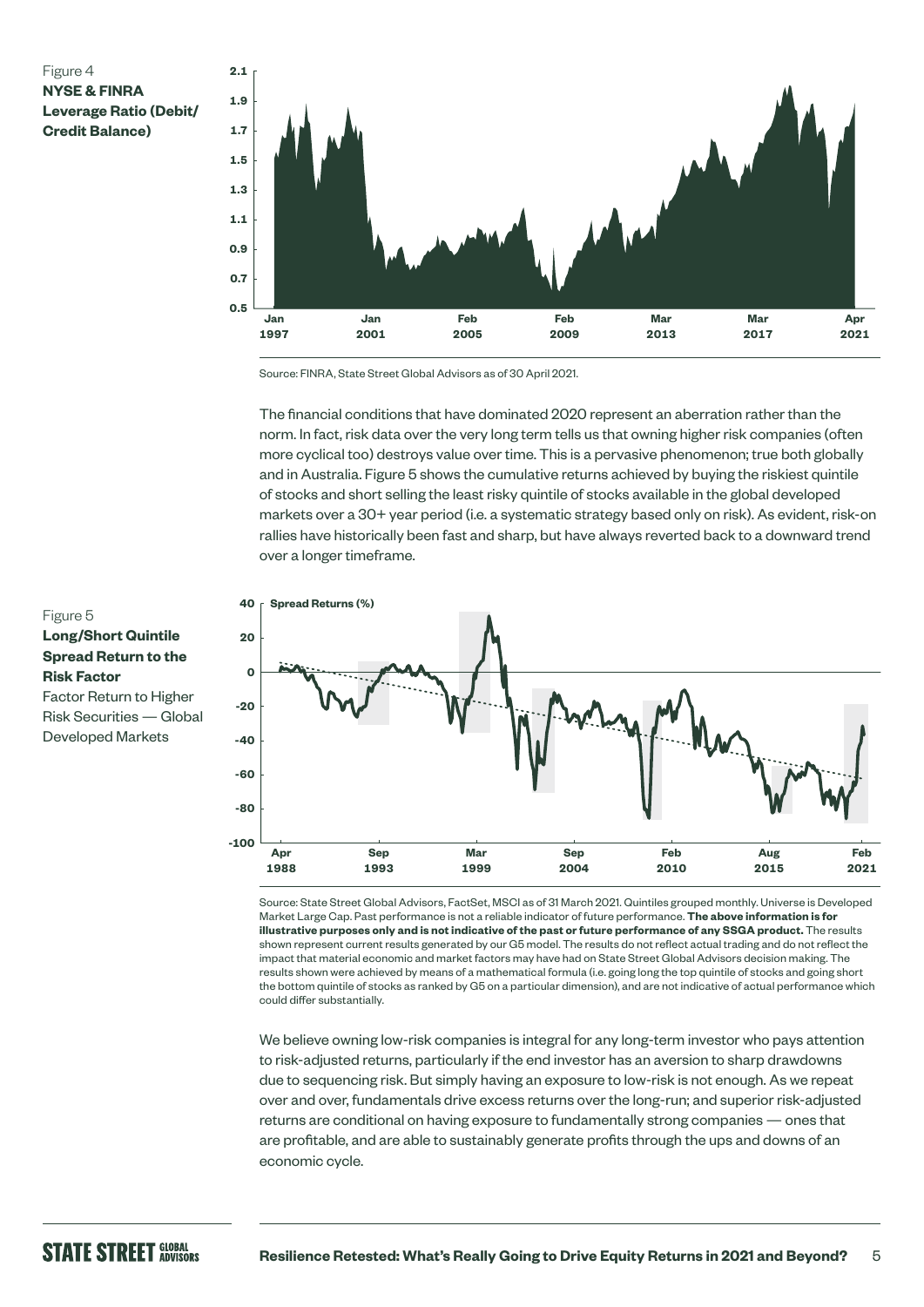Interestingly, a strategy built on owning low-risk companies is also consistent with one built on owning high quality companies. Over the long-term, the returns to a systematic low risk strategy<sup>1</sup> is 0.8 correlated to the returns of a simple systematic strategy of owning high quality $^2$  stocks. In other words, higher quality names — defined as companies with superior levels of profitability, balance sheet strength and operating efficiency, tend to be less risky as well. Figure 6 shows the hypothetical cumulative return series to these two systematic strategies — Quality and Low Risk. Note the Quality line here is just one of the many quality factors we use within our investment process.



Factor Return to Higher Risk Securities — Global Developed Markets

- Generic Measure of Quality Risk (RHS, Inverted)
- **Linear (Risk (RHS, Inverted))**



Source: State Street Global Advisors, FactSet, MSCI as of 28 February 2021. Quintiles grouped monthly. Universe is Developed Market Large Cap. Past performance is not a reliable indicator of future performance. **The above information is for illustrative purposes only and is not indicative of the past or future performance of any SSGA product.** The results shown represent current results generated by our G5 model. The results do not reflect actual trading and do not reflect the impact that material economic and market factors may have had on State Street Global Advisors decision making. The results shown were achieved by means of a mathematical formula (i.e. going long the top quintile of stocks and going short the bottom quintile of stocks as ranked by G5 on a particular dimension), and are not indicative of actual performance which could differ substantially.

Looking ahead, we think the risk-on rally of 2020 and early 2021 have largely played out. The outperformance of high risk (i.e. more volatile securities) has been highly correlated with the outperformance of less financially stable businesses. Just as we expect the risk rally to reverse course after a sharp rally, we expect companies with stronger fundamentals to also do better in subsequent periods — and Quality as a factor is likely to benefit from a mean reversion in risk. As explained before, inflationary pressures are also likely to benefit high Quality companies as they tend to come with stronger pricing power and are better placed to pass on higher input costs.

#### **The Bottom Line**

We would argue the market environment of the past two years — which has been quite unhospitable to systematic (or quantitative) strategies, has likely past a turning point. As we enter the 'fundamental phase' of the cycle, earnings and cash flows will increasingly drive returns rather than re-ratings. The valuation expansion of long-duration growth companies is now the story of yesteryear, and long-term fundamental drivers of returns will likely once again become the dominant driver.

In the short-term, inflation expectations and bond yields will continue to be a key factor determining the extent of the value rotation that we've seen year to date. However, at this point in the cycle we think simply buying into deep cyclical value names is no longer a compelling way to generate excess returns. What will be more important going forward is an appreciation for strong company fundamentals coupled with a strong valuation discipline. In this environment, we advocate active strategies with exposure to reasonably valued, stable, defensive business that have strong pricing power. These types of businesses are better positioned to navigate the fundamental phase of the market cycle; one where we can expect central banks to have limited ammunition to combat unwanted inflation without causing severe disruptions to an already overleveraged market.